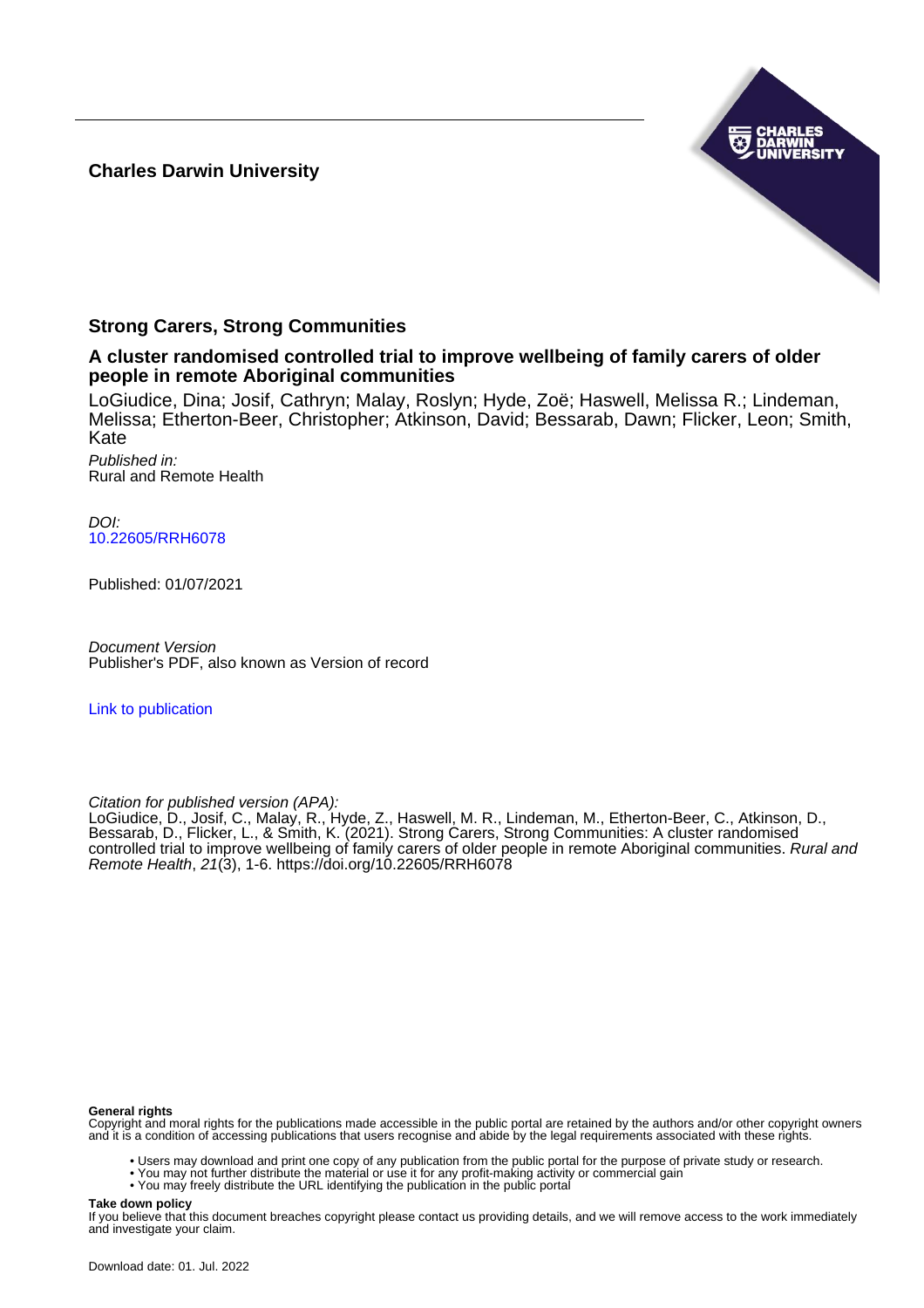

AUTHORS

# SHORT COMMUNICATION

Strong Carers, Strong Communities: a cluster randomised controlled trial to improve wellbeing of family carers of older people in remote Aboriginal communities



# CORRESPONDENCE

\*A/Prof Dina LoGiudice dina.logiudice@mh.org.au

# AFFILIATIONS

<sup>1</sup> Aged Care, Melbourne Health, Melbourne, Australia, and University Of Melbourne, Parkville, Melbourne, Australia

 $^2$  WA Centre for Health and Ageing, Medical School, University of Western Australia, Perth, Australia; and Majarlin Kimberley Centre for Remote Health, The University of Notre Dame, Broome, Australia

3, 4, 7, 10 WA Centre for Health and Ageing, Medical School, University of Western Australia, Perth, Australia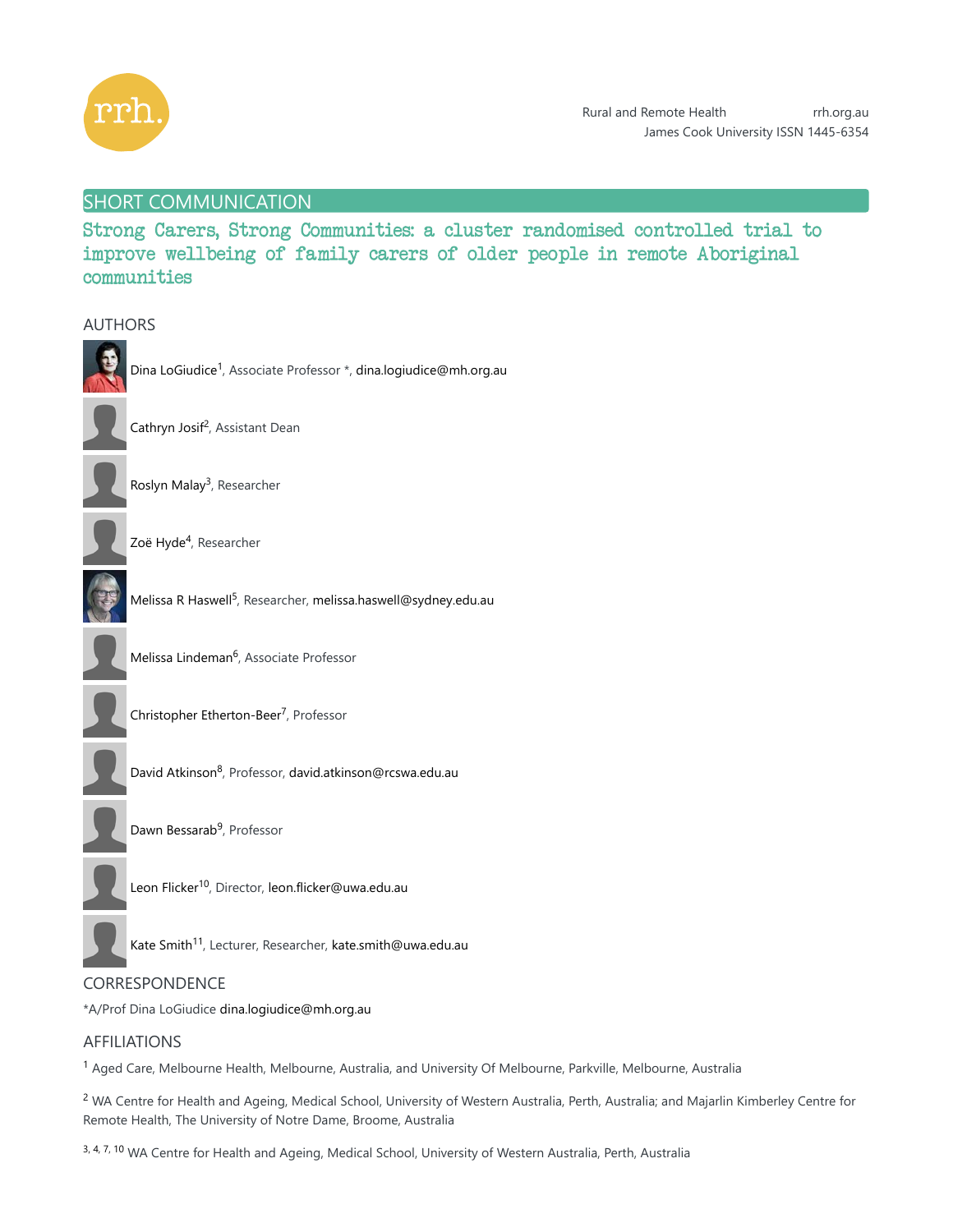<sup>5</sup> School of Public Health and Social Work, Queensland University of Technology, Kelvin Grove, Queensland, Australia. Present address: Office of the Deputy Vice Chancellor (Indigenous Strategy and Services), University of Sydney, Camperdown, NSW 2050, Australia

 $6$  College of Nursing & Midwifery, Charles Darwin University, Alice Springs, NT 0870, Australia; and College of Medicine & Public Health (adjunct), Flinders University, Alice Springs, NT 0870, Australia

<sup>8</sup> Rural Clinical School of WA, University of Western Australia and University of Notre Dame, Australia

9, <sup>11</sup> Centre for Aboriginal Medical and Dental Health, University of Western Australia, Perth, Australia

#### PUBLISHED

14 July 2021 Volume 21 Issue 3

### **HISTORY**

RECEIVED: 17 May 2020

REVISED: 4 May 2021

ACCEPTED: 20 May 2021

### CITATION

LoGiudice D, Josif C, Malay R, Hyde Z, Haswell MR, Lindeman M, Etherton-Beer C, Atkinson D, Bessarab D, Flicker L, Smith K. Strong Carers, Strong Communities: a cluster randomised controlled trial to improve wellbeing of family carers of older people in remote Aboriginal communities . Rural and Remote Health 2021; 21: 6078. https://doi.org/10.22605/RRH6078

This work is licensed under a Creative Commons Attribution 4.0 International Licence

# ABSTRACT:

**Introduction**: Unpaid carers have a crucial role in supporting older people with cognitive impairment and disability, but their own health and wellbeing are often impacted. There are limited data on how carer strain, depression and empowerment may be improved for carers.

**Methods**: This was a cluster randomised controlled trial to compare the effect of a carer support program developed with a community-based participatory action research (PAR) approach to the delivery of information sessions to 100 carers of people aged 45 years or more living in four remote Aboriginal communities in Western Australia.

**Results**: The mean age of carers was 38.3±14.9 years, 76% were female and 77% were children or grandchildren of the care

recipient. Carer strain and empowerment measures did not change significantly between baseline and follow-up. A statistically significant decrease in depression scores was observed in the PAR group. However, decreases were observed in both the PAR and control groups, and the change in scores did not differ significantly between groups. Depression scores decreased most in those who had not attended high school. Overall, the proportion of participants meeting criteria for depression decreased from 18.8% at baseline to 8.3% at follow-up.

**Conclusion**: A carer support program was of equivocal benefit, although this research demonstrates that the wellbeing of carers in remote Aboriginal communities can potentially be markedly improved by outreach strategies.

#### Keywords:

Aboriginal, ageing, Australia, carer, community based participatory action research, depression, Indigenous.

### FULL ARTICLE:

#### **Introduction**

Aboriginal and Torres Strait Islander people are living to older ages<sup>1</sup>. Unpaid carers, family and community members have a crucial role in supporting older people with cognitive and physical disabilities, often impacting their own health and wellbeing<sup>2,3</sup>. In remote and rural areas, factors such as younger age of carers, lack of appropriate services, many competing demands, and traditional and cultural factors, can lead to augmented feelings of carer strain and sense of burden<sup>4,5</sup>.

This article reports the effect of a carer support program on carers' sense of empowerment, carer strain and depression levels as part of a cluster randomised controlled trial conducted in four communities of the Kimberley region of Australia. Carer support programs were implemented utilising a participatory action research (PAR) framework in two communities and compared with delivery of six information sessions in each of two control communities.

We hypothesised that carers receiving the PAR program would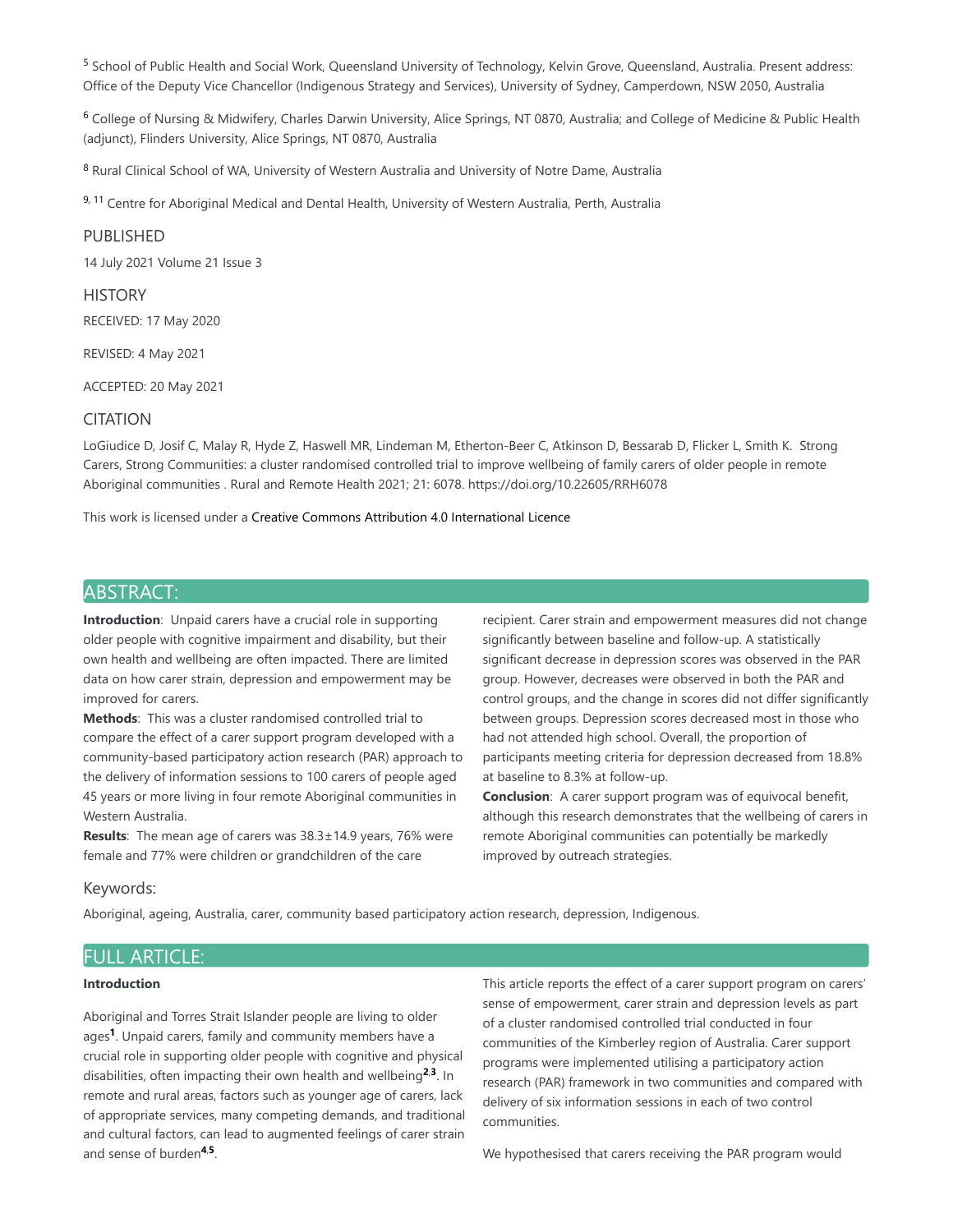have improved wellbeing compared with controls.

#### **Methods**

#### *Setting and participants*

The baseline phase of this cluster randomised controlled trial was conducted in four communities between 2014 and 2016 in the remote Kimberley region of Western Australia. This research built on a previous cohort study undertaken by the authors, the Kimberley Healthy Adults Project (KHAP), which documented the health status of Aboriginal Australians aged 45 years or more<sup>6</sup>. Carers were identified from KHAP participants and from lists provided by community-based aged care programs and local health clinics. In addition, a snowballing process was utilised, asking community members 'Who else looks after this person?' until a representative cohort of carers was identified. Complete details of the methodology along with participants' baseline characteristics have been published elsewhere<sup>7</sup>.

#### *Study design*

Communities were randomised by an independent statistician, using computer-generated codes, into implementation and control groups. The implementation communities (communities 1 and 2 ) participated in a PAR program where researchers worked with community stakeholders and carers as partners and coresearchers in a cyclical pattern to develop community-designed actions to address the needs of caregivers of older people living in the community. The control communities (communities 3 and 4) received 1-hour education and information sessions monthly for 6 months, which included information on dementia, depression and ways to support caregivers.

#### *Measures*

Data collected at baseline and on completion of cycles (12–18 months) included demographic details of carer and care recipient; carer strain, a six-item questionnaire adapted from the Zarit Burden Interview (Zarit-6), with a possible total score of 30<sup>8</sup>; the Kimberley Indigenous Depression Scale (KICA-Dep), with a possible total score of 33<sup>6</sup>; and the Growth and Empowerment Measure (GEM), which measures dimensions of empowerment important to Aboriginal and Torres Strait Islander Australians<sup>9</sup>. The GEM comprises a 14-item Emotional Empowerment Scale (EES-14), with a mean total score of 1–5, and 12 empowerment scenarios (12S). This study used the EES-14 and a short form of the 12S derived from confirmatory factor analysis containing six core scenarios (Core6), with a mean total score of 1–7<sup>10</sup>. Participants with KICA-Dep scores of 8 or more were considered to have clinically relevant depressive symptoms, and participants to whom this applied or indicated potential self-harm were referred to local mental health services by research assistants. Qualitative data were obtained by mixed methodology as part of the PAR process.

#### *Ethics approval*

Approval to conduct this study was obtained from the communities involved, the Kimberley Aboriginal Medical Services Council, Kimberley Aboriginal Health Planning Forum Research

Subcommittee, the Human Research Ethics Committee of the University of Western Australia (RA/4/1/5894) and the Western Australian Aboriginal Health Ethics Committee (281-04/10). All participants provided written informed consent. The partnership between the university and the communities was formally established after community consent was given by the two participating communities' councils. This trial was prospectively registered with the Australian Clinical Trials Registry (ACTRN12614000415606).

#### *Statistical analysis*

Data were analysed with Stata SE v15.1 (StataCorp; http://www.stata.com). Of 140 participants, 16 who were caring for people aged less than 45 years were excluded. A further 24 people who did not attend follow-up were excluded, leaving 100 people for analysis (*n*=55 for the PAR group, *n*=45 for the control group). Cluster-adjusted *t*-tests and  $\chi^2$  tests and adjusted Wald tests were used to investigate associations between variables<sup>11</sup>. Linear regression adjusted for clustering was used to investigate associations between factors measured at baseline and change in outcome measures. For each outcome, all variables that were significant in univariate analyses were entered into a multivariable model and then non-significant covariates removed in a manual, backwards manner. Unstandardised regression coefficients are reported. One participant was excluded from Core6 analyses due to missing data, while four were excluded from KICA-Dep analyses. Values of *p* less than 0.05 were considered statistically significant.

#### **Results**

#### *Characteristics of carers*

The mean age of the 100 carers was 38.3±14.9 years at baseline (range 18–88 years), and 80% were aged less than 50 years. Most carers (76%) were female, and 42% were children and 35% grandchildren of the care recipient. The majority (94%) reported some formal education, although only 24% completed secondary schooling. However, 51% had undertaken further study. Six people (6%) had been carers for less than 1 year, while the remainder had been carers for a mean of 8.4±8.5 years (range 1–54 years).

#### *Characteristics of care recipients*

The majority (77%) of care recipients were female, and 82% were aged 60 years or more. The leading health problems were chronic illness (59%), dementia/cognitive impairment (37%), frailty (31%) and physical disability (30%). The number of activities of daily living that carers were helping with increased from a mean of 8.0±1.7 at baseline to 9.1±1.4 at follow-up (*p*=0.064), and the mean number of services used by the care recipient increased from 6.7±2.2 to 7.2±2.2 (*p*=0.104). There was no significant difference between groups.

#### *Outcome measures*

There was no significant difference in carer strain, EES-14, or Core6 scores between baseline and follow-up in either group (Fig1). However, as shown in Table 1, there was a significant decrease in the mean KICA-Dep score, from 4.8±3.3 to 3.4±2.7 in the PAR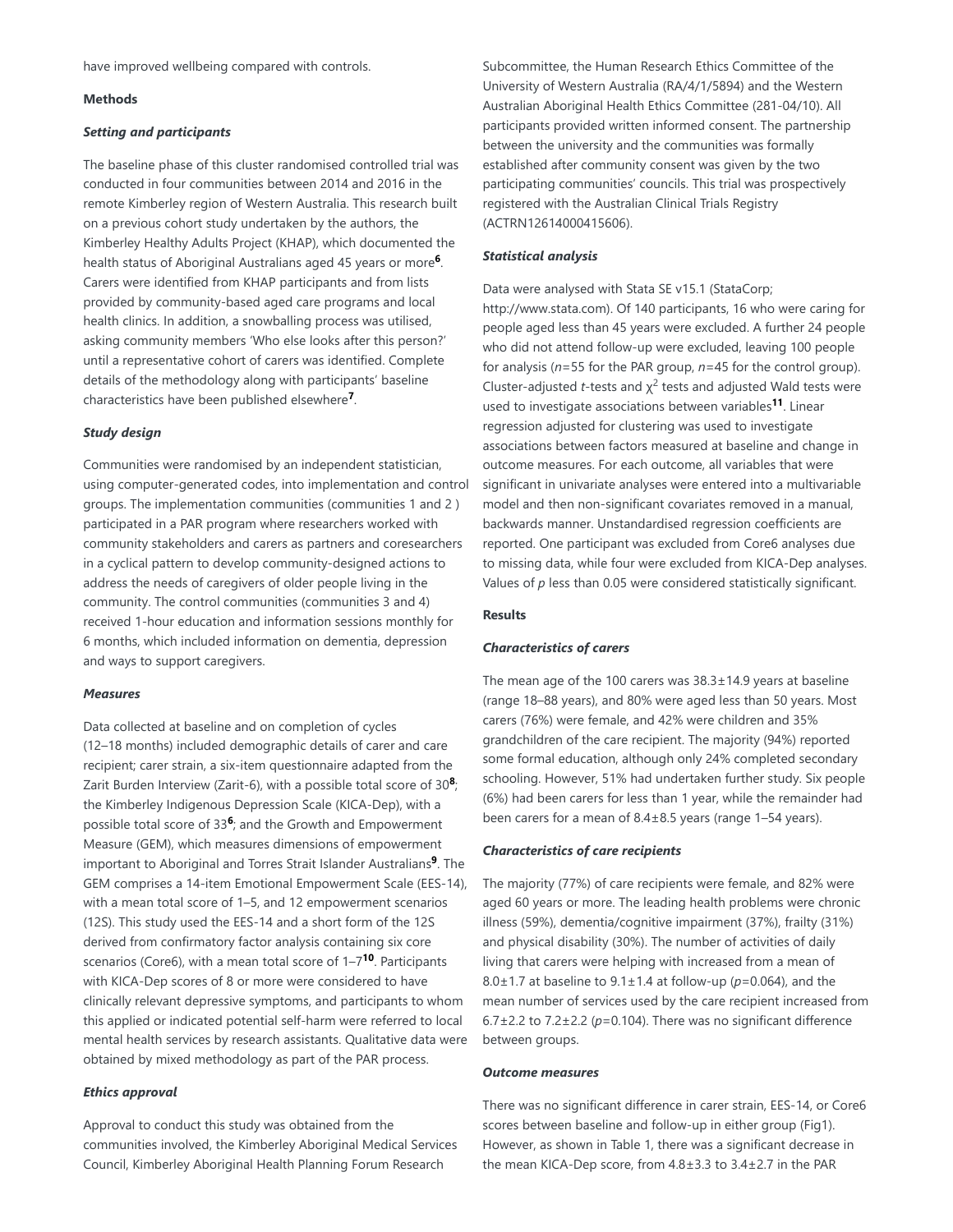group (*p*=0.012). A non-significant decrease from 4.4±4.0 to 3.6±4.9 occurred in controls. Results were similar when KICA-Dep scores were analysed as a categorical variable. The proportion of participants who met criteria for depression decreased from 18.9% to 5.7% in the PAR group (*p*=0.653), and from 18.6% to 11.6% in

controls (*p*=0.191). There was no statistically significant difference between groups. Overall, the proportion of participants meeting criteria for depression decreased from 18.8% (*n*=18) at baseline to 8.3% (*n*=8) at follow-up.

| Table 1: Carer strain, empowerment (GEM) and depression (KICA-Dep) measures by group, at baseline and follow-up |  |  |  |  |  |  |  |  |  |
|-----------------------------------------------------------------------------------------------------------------|--|--|--|--|--|--|--|--|--|
|-----------------------------------------------------------------------------------------------------------------|--|--|--|--|--|--|--|--|--|

| <b>Scale</b>                                 | <b>PAR</b> group                           |                                      |                     |         | Control group                              |                                      |                     |         | <b>Between</b><br>group<br>difference |
|----------------------------------------------|--------------------------------------------|--------------------------------------|---------------------|---------|--------------------------------------------|--------------------------------------|---------------------|---------|---------------------------------------|
|                                              | <b>Baseline</b><br>(mean±SD<br>or $n$ (%)) | Follow-up<br>(mean±SD<br>or $n$ (%)) | Change<br>(mean±SD) | p-value | <b>Baseline</b><br>(mean±SD<br>or $n$ (%)) | Follow-up<br>(mean±SD<br>or $n$ (%)) | Change<br>(mean±SD) | p-value | p-value                               |
| Carer strain <sup>t</sup>                    | $4.5 \pm 3.3$                              | $4.4{\pm}3.8$                        | $-0.1 + 4.8$        | 0.927   | $2.9 + 3.9$                                | $3.5 + 4.1$                          | $0.6{\pm}3.9$       | 0.312   | 0.643                                 |
| <b>EES-141</b>                               | $4.2{\pm}0.6$                              | $4.3{\pm}0.5$                        | $0.1 + 0.6$         | 0.561   | $4.3{\pm}0.5$                              | $4.3{\pm}0.6$                        | $0.0{\pm}0.5$       | 0.568   | 0.574                                 |
| Core61 (1) <sup>§</sup>                      | $4.8 \pm 1.3$                              | $5.0 + 1.2$                          | $0.2 + 1.4$         | 0.321   | $5.3 + 1.2$                                | $5.1 \pm 1.4$                        | $-0.2 + 1.2$        | 0.176   | 0.256                                 |
| KICA-Dep <sup>t</sup> (4) <sup>§</sup>       | $4.8 + 3.3$                                | $3.4 + 2.7$                          | $-1.4+3.3$          | 0.012   | $4.4{\pm}4.0$                              | $3.6 + 4.9$                          | $-0.8 + 5.8$        | 0.064   | 0.595                                 |
| KICA-Dep $\geq 8^{\dagger}$ (4) <sup>§</sup> | 10 (18.9)                                  | 3(5.7)                               | -                   | 0.653   | 8(18.6)                                    | 5(11.6)                              | -                   | 0.191   | 0.738                                 |

icate greater carer strain/greater depressive sympto

l Higher scores indicate greater empowerment.<br>1 Denotes number of people with missing data at either baseline or follow-up (only those with data at both time points are shown)<br>Core6, Core6 Scenario Subset. EES, Emotional E



Core6, Core6 Scenario Subset, CI, confidence interval, EES, Emotional Empowerment Scale, GEM, Growth and Empowerment Measure. KICA-Dep, Kimberley Indigenous Cognitive Assessment Depression scale. PAR, participatory action research.

**Figure 1: Carer strain, empowerment (GEM) and depression (KICA-Dep) measures by group, at baseline and follow-up. †**

#### *Regression analyses*

Factors associated with change in KICA-Dep score were being in the PAR group (B=–0.58, 95% confidence interval (CI) –0.81– –0.36; *p*=0.004), not attending high school (B=–1.98, 95%CI –3.69– –0.27, *p*=0.034), number of services used (B=0.34, 95%CI 0.20–0.48, *p*=0.004), age of the care recipient (B=1.08, 95%CI –2.71–4.87 for those aged 45–59 years; B=–2.35; 95%CI –3.67– –1.03 for those aged 60–74 years; reference category ≥75 years; *p*=0.023), and years in the caring role (B=–2.35, 95%CI –10.16–5.45 for those caring for <1 year; B=–0.26, 95%CI –2.01–1.49 for those caring for

6–10 years; B=0.33, 95%CI –2.11–2.77 for those caring for >10 years; reference category 1–5 years, *p*<0.001).

However, after adjustment, not attending high school (B=–1.98, 95%CI –3.69–0.27, *p*=0.034) was the only factor associated with change in KICA-Dep score. That is, depression scores decreased most in those who did not attend high school (mean decrease –2.8±4.1 in those who did not attend high school versus –0.8±4.6 in those who did).

### **Discussion**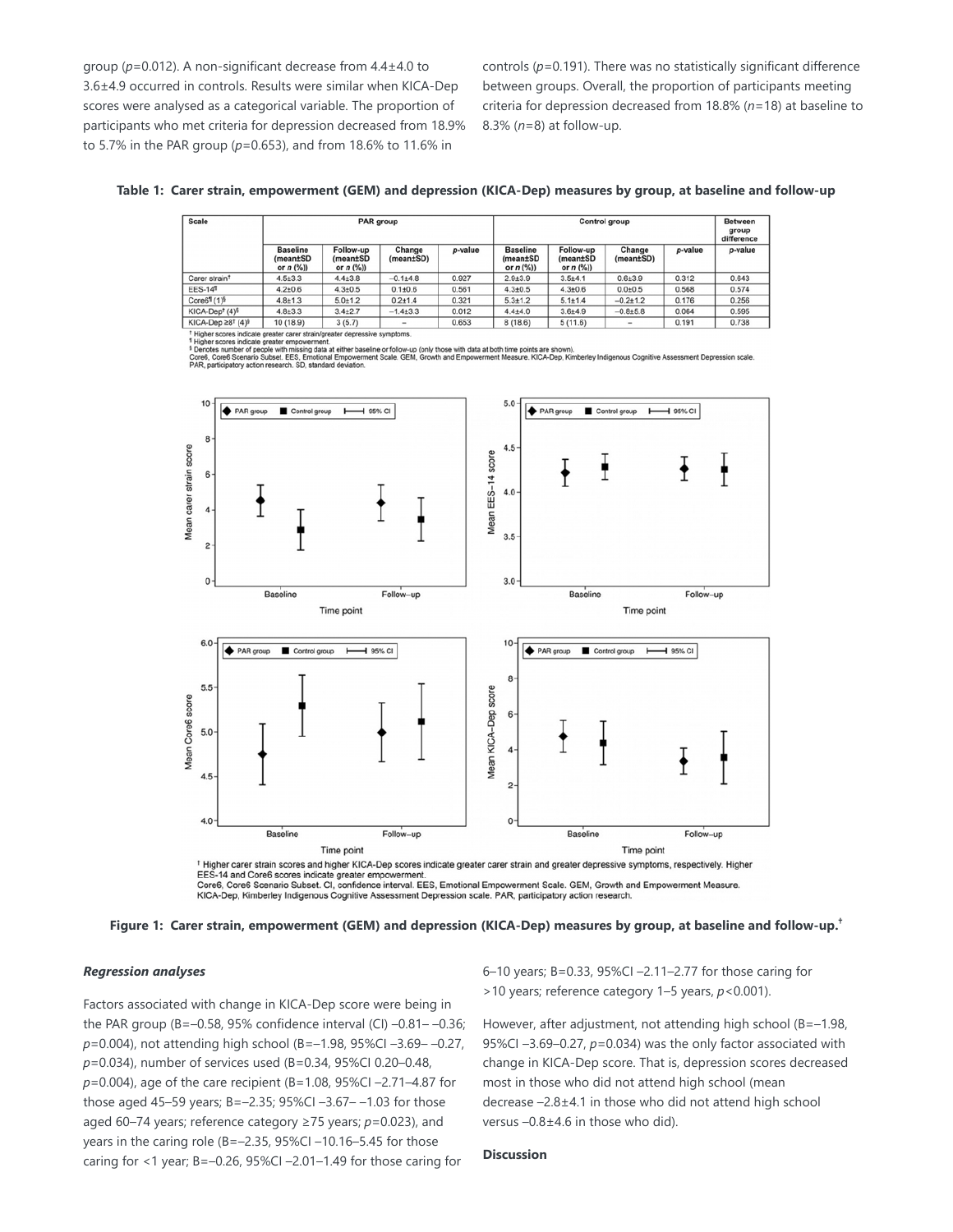To our knowledge, this is the first project to address the needs of carers of older people with cognitive impairment and disabilities in remote Aboriginal communities. A significant decrease in depression scores was observed in the PAR group, although the change in score was not significantly different to that occurring in the control group. It is possible that the education sessions received by carers in the control group may also have had a beneficial effect, and thus not served as a true control. Nonetheless, this study provides evidence for potential effectiveness of a PAR program.

The PAR program provided carer support in the form of regular meetings and outlets for expression of their concerns that potentially led to improved wellbeing, as illustrated by comments from one community worker: 'I got respect … understanding how to be a better caregiver … gave me knowledge'. In addition, all carers in the community were screened for mental health problems by the research team and referred to local mental health workers where appropriate. Details of mental health support received were not documented as part of this study, nor whether other factors apart from carer duties may have contributed. It is interesting that those with lower education experienced the greatest decrease in depression scores, a finding that varies in the literature. A possibility is that being a carer gives meaning to a person who may have less opportunities for employment, including receiving the carers' allowance. Those who were better educated may have felt restricted by their carer role, limiting further opportunities<sup>12</sup>.

No change in sense of empowerment or carer strain was observed. As noted in previous work describing baseline characteristics of participants<sup>7</sup>, reported carer strain was generally low compared to

other studies. This may be due to different cultural notions of caring (accepting their role as part of extended family), social desirability bias, or a measurement tool that might not capture the nuances of the caring role in an Indigenous context. In view of a low starting point, change over time would be difficult to discern.

Limitations of the study include limited statistical power to detect a change in outcomes. In addition, PAR processes are time consuming and resource intensive within limited research budgets and time constraints. However, engagement with carer advocacy groups led to an ongoing presence in this remote region, and potentially contributed to a framework for culturally responsive carers programs<sup>13</sup>. In addition, the recruitment model for carers with mental health problems was changed in one of the communities that received the PAR program, as a result of the high prevalence of depression observed during the research (M Chapman, personal communication, 2016).

#### **Conclusion**

This study demonstrates that a PAR program for carers of older Indigenous Australians is feasible and can potentially improve carer mental wellbeing, particularly depression.

#### **Acknowledgements**

We would like to acknowledge the carers, research assistants and services, including health and community aged care services, who participated in this project in the communities of Ardyaloon, Looma, Warmun and Wirrimanu. In addition, we acknowledge the assistance of Mark Pindan and Myra Pindan, who were community champions for the project in Looma.

# REFERENCES:

**1** Biddle N. CAEPR Indigenous Population Project 2011 Census Papers. No.14/2013. Canberra: Australian National University: Centre for Aboriginal Economic Policy Research, 2013.

**2** Lambert SD, Bowe SJ, Livingston PM, Heckel L, Cook S, Kowal P, et al. Impact of informal caregiving on older adults' physical and mental health in low-income and middle-income countries: a cross-sectional, secondary analysis based on the WHO's Study on global AGEing and adult health (SAGE). *BMJ Open* 2017; **7(11):** e017236. DOI link, PMid:29146639

**3** Vaingankar JA, Chong SA, Abdin E, Picco L, Shafie S, Seow E, et al. Psychiatric morbidity and its correlates among informal caregivers of older adults. *Comprehensive Psychiatry* 2016; **68:** 178-185. DOI link, PMid:27234200

**4** Smith K, Flicker L, Shadforth G, Carroll E, Ralph N, Atkinson D, et al. 'Gotta be sit down and worked out together': views of Aboriginal caregivers and service providers on ways to improve dementia care for Aboriginal Australians. *Rural and Remote Health* 2011; **11(2):** 1650. DOI link

**5** Edwards B, Gray M, Baxter J, Hunter B. The tyranny of distance? Carers in regional and remote areas of Australia. Deakin, ACT: Carers Australia, 2009.

**6** Almeida OP, Flicker L, Fenner S, Smith K, Hyde Z, Atkinson D, et al. The Kimberley assessment of depression of older Indigenous Australians: prevalence of depressive disorders, risk factors and validation of the KICA-Dep scale. *PLoS One* 2014; **9:** e94983. DOI link, PMid:24740098

**7** LoGiudice D, Josif CM, Malay R, Hyde Z, Haswell M, Lindeman MA, et al. The well-being of carers of older aboriginal people living in the Kimberley Region of remote Western Australia: empowerment, depression, and carer burden. *Journal of Applied Gerontology* 2020; **40(7):** 10 January. DOI link, PMid:31920136

**8** Bédard M, Molloy DW, Squire L, Dubois S, Lever JA, O'Donnell M. The Zarit Burden Interview. *The Gerontologist* 2001; **41(5):** 652-657. DOI link, PMid:11574710

**9** Haswell MR, Kavanagh D, Tsey K, Reilly L, Cadet-James Y, Laliberte A, et al. Psychometric validation of the Growth and Empowerment Measure (GEM) applied with Indigenous Australians. *The Australian and New Zealand Journal of Psychiatry* 2010; **44(9):** 791-799. DOI link, PMid:20815665

**10** Fitzpatrick SA, Haswell MR, Williams MM, Nathan S, Meyer L, Ritchie JE, et al. Learning about Aboriginal health and wellbeing at the postgraduate level: novel application of the Growth and Empowerment Measure. *Rural and Remote Health* 2019; **19(2):**